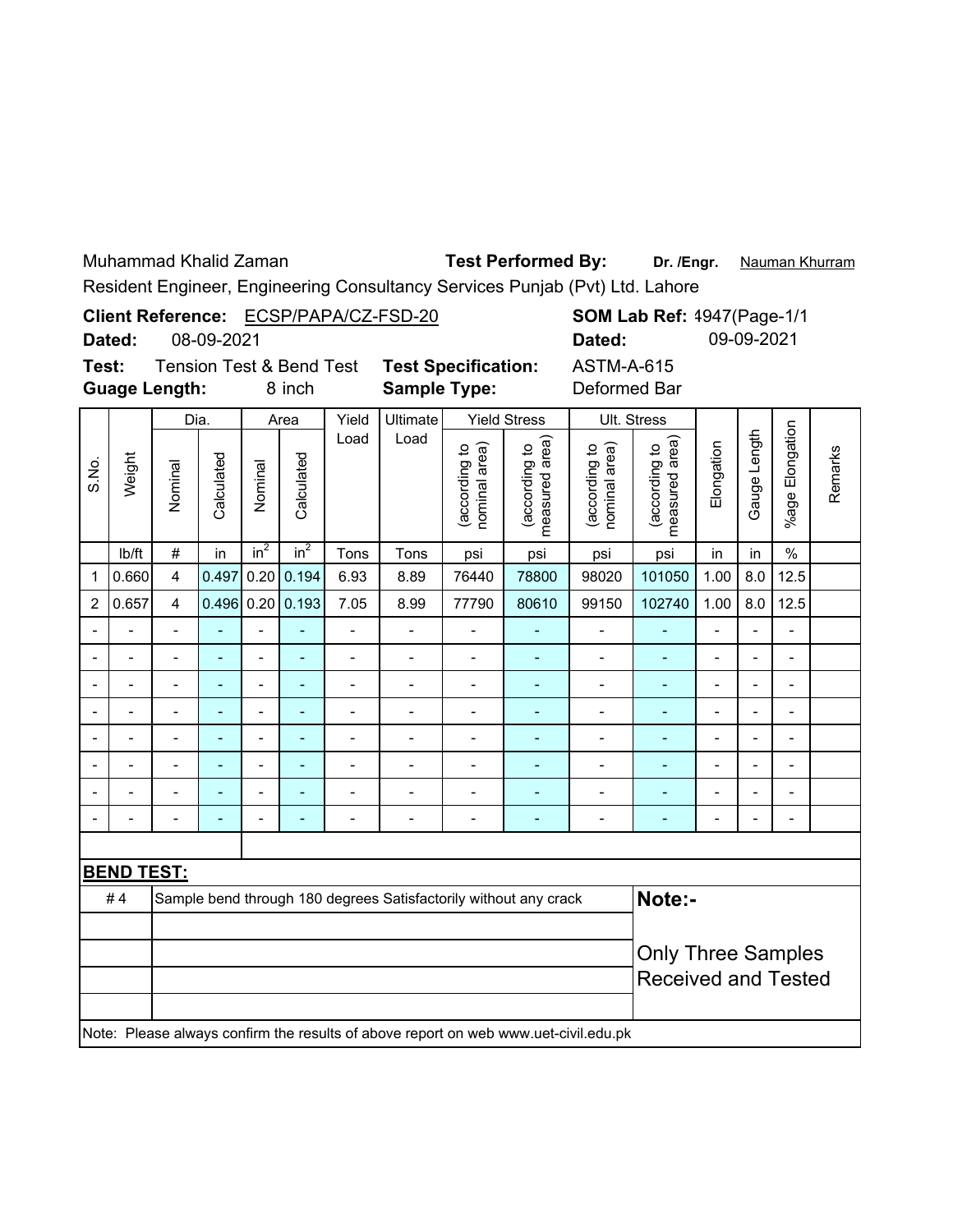Kamran Khalid

**Dr. /Engr.** Nauman Khurram **Test Performed By:**

Pr. Engineer 9Civil), WASO PAEC, Chashma

|                                                                                | Dated:            |                | 08-09-2021 |                          |                  |                          | Client Reference: PD(CH)WASO/PNPFC/11/19/1613                    |                                |                                 | Dated:                                                                              |                                 | <b>SOM Lab Ref: 4948(Page-1/1)</b><br>09-09-2021 |              |                      |         |
|--------------------------------------------------------------------------------|-------------------|----------------|------------|--------------------------|------------------|--------------------------|------------------------------------------------------------------|--------------------------------|---------------------------------|-------------------------------------------------------------------------------------|---------------------------------|--------------------------------------------------|--------------|----------------------|---------|
| Test:<br><b>Tension Test &amp; Bend Test</b><br><b>Gauge Length:</b><br>8 inch |                   |                |            |                          |                  |                          | <b>Test Specification:</b><br><b>Sample Type:</b>                |                                |                                 | <b>ASTM-A-615</b><br>Deformed Bar                                                   |                                 |                                                  |              |                      |         |
|                                                                                |                   |                | Dia.       |                          | Area             | Yield                    | <b>Ultimate</b>                                                  |                                | <b>Yield Stress</b>             |                                                                                     | Ult. Stress                     |                                                  |              |                      |         |
| S.No.                                                                          | Weight            | Nominal        | Calculated | Nominal                  | Calculated       | Load                     | Load                                                             | (according to<br>nominal area) | measured area)<br>(according to | nominal area)<br>(according to                                                      | measured area)<br>(according to | Elongation                                       | Gauge Length | Elongation<br>%age l | Remarks |
|                                                                                | lb/ft             | #              | in         | in <sup>2</sup>          | in <sup>2</sup>  | Tons                     | Tons                                                             | psi                            | psi                             | psi                                                                                 | psi                             | in                                               | in           | $\%$                 |         |
| 1                                                                              | 1.502             | 6              | 0.749      | 0.44                     | 0.441            | 13.00                    | 19.32                                                            | 65150                          | 65000                           | 96830                                                                               | 96610                           | 1.30                                             | 8.0          | 16.3                 |         |
| $\overline{2}$                                                                 | 1.510             | 6              | 0.752      |                          | $0.44$ 0.444     | 13.12                    | 19.54                                                            | 65760                          | 65170                           | 97950                                                                               | 97070                           | 1.60                                             | 8.0          | 20.0                 |         |
| 3                                                                              | 0.600             | 4              |            |                          | 0.473 0.20 0.176 | 5.73                     | 8.02                                                             | 63180                          | 71790                           | 88470                                                                               | 100530                          | 1.30                                             | 8.0          | 16.3                 |         |
| 4                                                                              | 0.600             | $\overline{4}$ |            |                          | 0.473 0.20 0.176 | 5.78                     | 8.23                                                             | 63740                          | 72430                           | 90720                                                                               | 103090                          | 1.30                                             | 8.0          | 16.3                 |         |
|                                                                                |                   |                |            | $\overline{a}$           |                  | $\overline{\phantom{0}}$ | $\overline{\phantom{0}}$                                         |                                |                                 | $\qquad \qquad \blacksquare$                                                        |                                 | $\overline{\phantom{0}}$                         |              | $\overline{a}$       |         |
|                                                                                |                   |                |            | $\blacksquare$           |                  | $\overline{a}$           | $\blacksquare$                                                   | $\overline{a}$                 | ۰                               | $\qquad \qquad \blacksquare$                                                        | $\overline{a}$                  | $\overline{a}$                                   |              | $\overline{a}$       |         |
|                                                                                |                   | $\overline{a}$ |            | $\overline{\phantom{0}}$ | L,               | $\overline{a}$           | $\overline{\phantom{0}}$                                         | $\overline{a}$                 |                                 | $\overline{a}$                                                                      | ÷,                              | $\overline{a}$                                   |              | $\overline{a}$       |         |
|                                                                                |                   |                |            |                          |                  | $\overline{a}$           | $\overline{a}$                                                   | $\overline{a}$                 | $\overline{\phantom{a}}$        | $\overline{a}$                                                                      | ä,                              | $\overline{a}$                                   |              | $\overline{a}$       |         |
|                                                                                |                   |                |            | $\overline{a}$           |                  | $\overline{a}$           |                                                                  |                                |                                 | $\blacksquare$                                                                      |                                 |                                                  |              | $\overline{a}$       |         |
|                                                                                |                   |                |            | $\overline{a}$           |                  |                          |                                                                  |                                |                                 | $\overline{a}$                                                                      |                                 |                                                  |              |                      |         |
|                                                                                |                   |                |            |                          |                  |                          |                                                                  |                                |                                 |                                                                                     |                                 |                                                  |              |                      |         |
|                                                                                | <b>BEND TEST:</b> |                |            |                          |                  |                          |                                                                  |                                |                                 |                                                                                     |                                 |                                                  |              |                      |         |
|                                                                                | #6                |                |            |                          |                  |                          | Sample bend through 180 degrees Satisfactorily without any crack |                                |                                 |                                                                                     | Note:-                          |                                                  |              |                      |         |
|                                                                                | #4                |                |            |                          |                  |                          | Sample bend through 180 degrees Satisfactorily without any crack |                                |                                 |                                                                                     |                                 |                                                  |              |                      |         |
|                                                                                |                   |                |            |                          |                  |                          |                                                                  |                                |                                 |                                                                                     | <b>Only Six Samples</b>         |                                                  |              |                      |         |
|                                                                                |                   |                |            |                          |                  |                          |                                                                  |                                |                                 |                                                                                     | <b>Received and Tested</b>      |                                                  |              |                      |         |
|                                                                                |                   |                |            |                          |                  |                          |                                                                  |                                |                                 |                                                                                     |                                 |                                                  |              |                      |         |
|                                                                                |                   |                |            |                          |                  |                          |                                                                  |                                |                                 | Note: Please always confirm the results of above report on web www.uet-civil.edu.pk |                                 |                                                  |              |                      |         |
|                                                                                |                   |                |            |                          |                  |                          |                                                                  |                                |                                 |                                                                                     |                                 |                                                  |              |                      |         |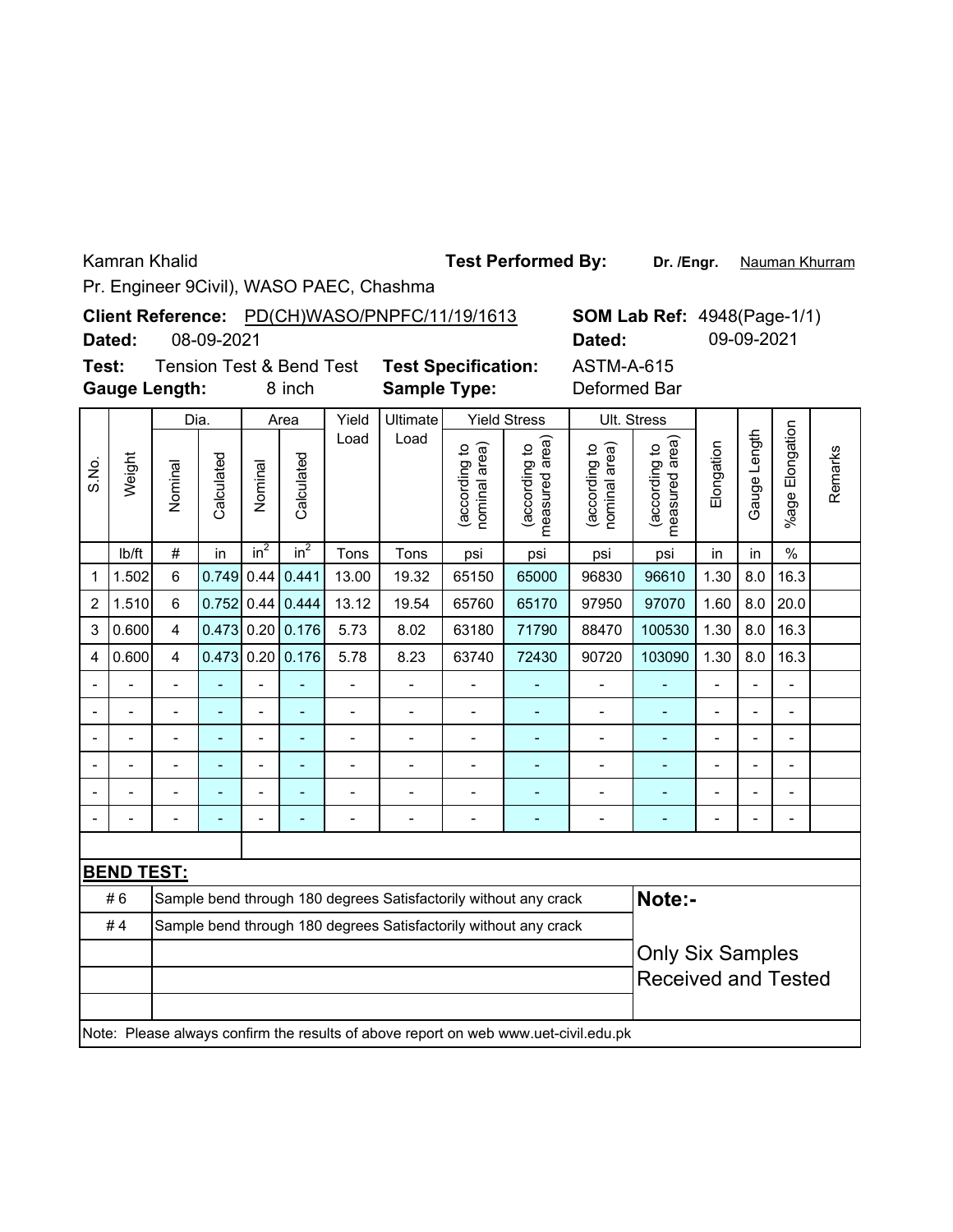Muhammad Saleem

**Test Performed By:**

**Dr. /Engr.** Nauman Khurram

**SOM Lab Ref: 4949(Page-1/1)** 

**Dated:** 09-09-2021

Project Director (North-3) WASO (PAEC),

Client Reference: WASO/CNPGS-21-188

**Dated:** 07-09-2021

**Gauge Length: Test:**

8 inch **Sample Type:** Deformed Bar

Tension Test & Bend Test **Test Specification:** ASTM-A-615

|                |                                                                                     | Dia.           |              |                | Area                     | Yield                    | Ultimate |                               | <b>Yield Stress</b>                                              |                                   | Ult. Stress                        |                |                |                          |         |
|----------------|-------------------------------------------------------------------------------------|----------------|--------------|----------------|--------------------------|--------------------------|----------|-------------------------------|------------------------------------------------------------------|-----------------------------------|------------------------------------|----------------|----------------|--------------------------|---------|
| S.No.          | Weight                                                                              | Nominal        | Calculated   | Nominal        | Calculated               | Load                     | Load     | according to<br>nominal area) | measured area)<br>(according to                                  | (according to<br>area)<br>nominal | area)<br>(according to<br>measured | Elongation     | Gauge Length   | Elongation<br>$%$ age    | Remarks |
|                | lb/ft                                                                               | $\#$           | in           | $in^2$         | $in^2$                   | Tons                     | Tons     | psi                           | psi                                                              | psi                               | psi                                | in             | in             | $\frac{0}{0}$            |         |
| 1              | 2.652                                                                               | 8              | 0.996        |                | $0.79$ 0.779             | 24.52                    | 34.81    | 68440                         | 69410                                                            | 97190                             | 98560                              | 1.60           | 8.0            | 20.0                     |         |
| 2              | 2.653                                                                               | 8              | 0.997        |                | $0.79$ 0.780             | 24.64                    | 34.98    | 68790                         | 69670                                                            | 97670                             | 98920                              | 1.40           | 8.0            | 17.5                     |         |
| 3              | 1.507                                                                               | $6\phantom{1}$ | 0.751        | 0.44           | 0.443                    | 13.35                    | 19.42    | 66940                         | 66480                                                            | 97340                             | 96680                              | 1.40           | 8.0            | 17.5                     |         |
| 4              | 1.507                                                                               | $6\phantom{1}$ | 0.751        | 0.44           | 0.443                    | 13.27                    | 19.34    | 66530                         | 66080                                                            | 96930                             | 96270                              | 1.50           | 8.0            | 18.8                     |         |
| 5              | 1.040                                                                               | 5              | 0.624        | 0.31           | 0.306                    | 9.58                     | 14.70    | 68170                         | 69060                                                            | 104580                            | 105940                             | 1.50           | 8.0            | 18.8                     |         |
| 6              | 1.039                                                                               | 5              | $0.623$ 0.31 |                | 0.305                    | 9.58                     | 14.68    | 68170                         | 69290                                                            | 104430                            | 106140                             | 1.40           | 8.0            | 17.5                     |         |
| $\overline{7}$ | 0.607                                                                               | 4              |              |                | 0.476 0.20 0.178         | 5.83                     | 8.07     | 64300                         | 72250                                                            | 89030                             | 100030                             | 1.40           | 8.0            | 17.5                     |         |
| 8              | 0.601                                                                               | 4              | 0.475        |                | $0.20$ 0.177             | 5.81                     | 8.15     | 64080                         | 72400                                                            | 89930                             | 101610                             | 1.30           | 8.0            | 16.3                     |         |
|                |                                                                                     |                |              |                | L,                       | $\overline{\phantom{a}}$ |          | $\overline{\phantom{a}}$      |                                                                  |                                   |                                    | $\blacksquare$ | $\overline{a}$ | $\blacksquare$           |         |
|                |                                                                                     | $\overline{a}$ |              | $\overline{a}$ | $\overline{\phantom{a}}$ | $\overline{a}$           | -        | $\overline{a}$                | ÷,                                                               | $\overline{\phantom{0}}$          | ٠                                  | $\blacksquare$ | $\overline{a}$ | $\overline{\phantom{0}}$ |         |
|                |                                                                                     |                |              |                |                          |                          |          |                               |                                                                  |                                   |                                    |                |                |                          |         |
|                | <b>BEND TEST:</b>                                                                   |                |              |                |                          |                          |          |                               |                                                                  |                                   |                                    |                |                |                          |         |
|                | #8                                                                                  |                |              |                |                          |                          |          |                               | Sample bend through 180 degrees Satisfactorily without any crack |                                   | Note:-                             |                |                |                          |         |
|                | #6                                                                                  |                |              |                |                          |                          |          |                               | Sample bend through 180 degrees Satisfactorily without any crack |                                   |                                    |                |                |                          |         |
|                | #5                                                                                  |                |              |                |                          |                          |          |                               | Sample bend through 180 degrees Satisfactorily without any crack |                                   | <b>Only Twelve Samples</b>         |                |                |                          |         |
|                | #4                                                                                  |                |              |                |                          |                          |          |                               | Sample bend through 180 degrees Satisfactorily without any crack |                                   | <b>Received and Tested</b>         |                |                |                          |         |
|                |                                                                                     |                |              |                |                          |                          |          |                               |                                                                  |                                   |                                    |                |                |                          |         |
|                | Note: Please always confirm the results of above report on web www.uet-civil.edu.pk |                |              |                |                          |                          |          |                               |                                                                  |                                   |                                    |                |                |                          |         |